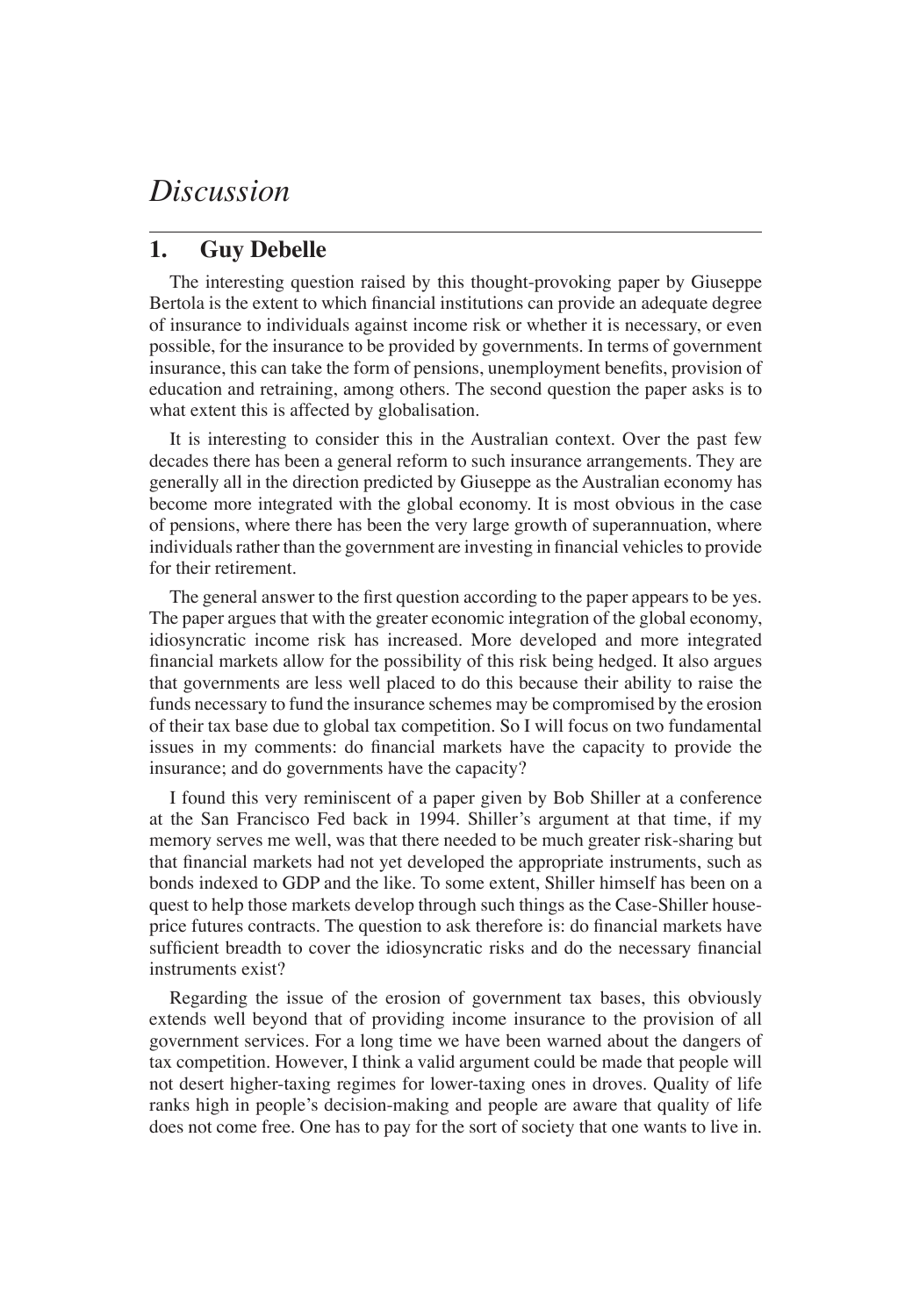The experience of the Nordic countries would support this argument. Indeed, the Nordics' willingness and ability to do this is evident in Giuseppe's results.

One aspect where governments may have an advantage over financial markets, at least at this point, is dealing with intergenerational issues. Financial markets are open to those that are alive (and financially active) at the moment. They are not open to future generations. Governments can (if they want) take better account of the needs of future generations. Governments are also better at coping with events that are outside the range of financial market comprehension. Hurricane Katrina is a good example of this. Catastrophy insurance was available but the losses associated with the hurricane were well outside the bounds of that assumed by the insurance and so the government was required to provide the funding to get the New Orleans area back to normal.

The paper discusses financial development in the United Kingdom as a good example of the arguments presented here. I am not sure that I would agree with Giuseppe's characterisation of it. Financial reforms in the UK were broadly coincident with labour market and other public sector reforms. It and the other reforms were, to a large extent, a function of the UK crisis of the late 1970s which necessitated the involvement of the International Monetary Fund.

It is worth noting that the UK financial reforms led to their own crisis in the early 1990s. They contributed in a sizeable way to an asset-price boom and bust, which I would not regard as a good advertisement of the ability of the financial markets to provide insurance. Another interpretation of what happened is that the financial markets allowed UK residents' optimism about the future to be reflected in their borrowing and house prices. This was a form of income smoothing but one based on what turned out to be excessive optimism about future income paths. As this unwound it turned out to be quite traumatic and required the government to step in and provide the insurance by running a budget deficit. So the ability of financial markets to insure against idiosyncratic risk was found to be wanting in this instance. Current developments in financial markets also cast doubt on the financial markets' ability to provide the appropriate insurance. One can claim that if adequate supervisory frameworks had been in place this could have been avoided, but I think that is too glib an answer.

Let me now turn to Giuseppe's arguments about the effect of globalisation on all of this. As we all know from our trade economics, opening up a country leads to gains from trade which are of net benefit to the country. There are those who lose from the opening up to trade, but the winners should be able to compensate the losers. This is a within-country proposition, not an across-country one. However, it is also worth noting that this is a comparative static proposition, and not one about the exposure to shocks once the economy has been opened up.

Does integration increase labour income risk? The paper states that survey evidence suggests that the answer is yes, but I would not rely on this to be an accurate reflection of the reality. This is fundamentally an empirical question testable by data not surveys.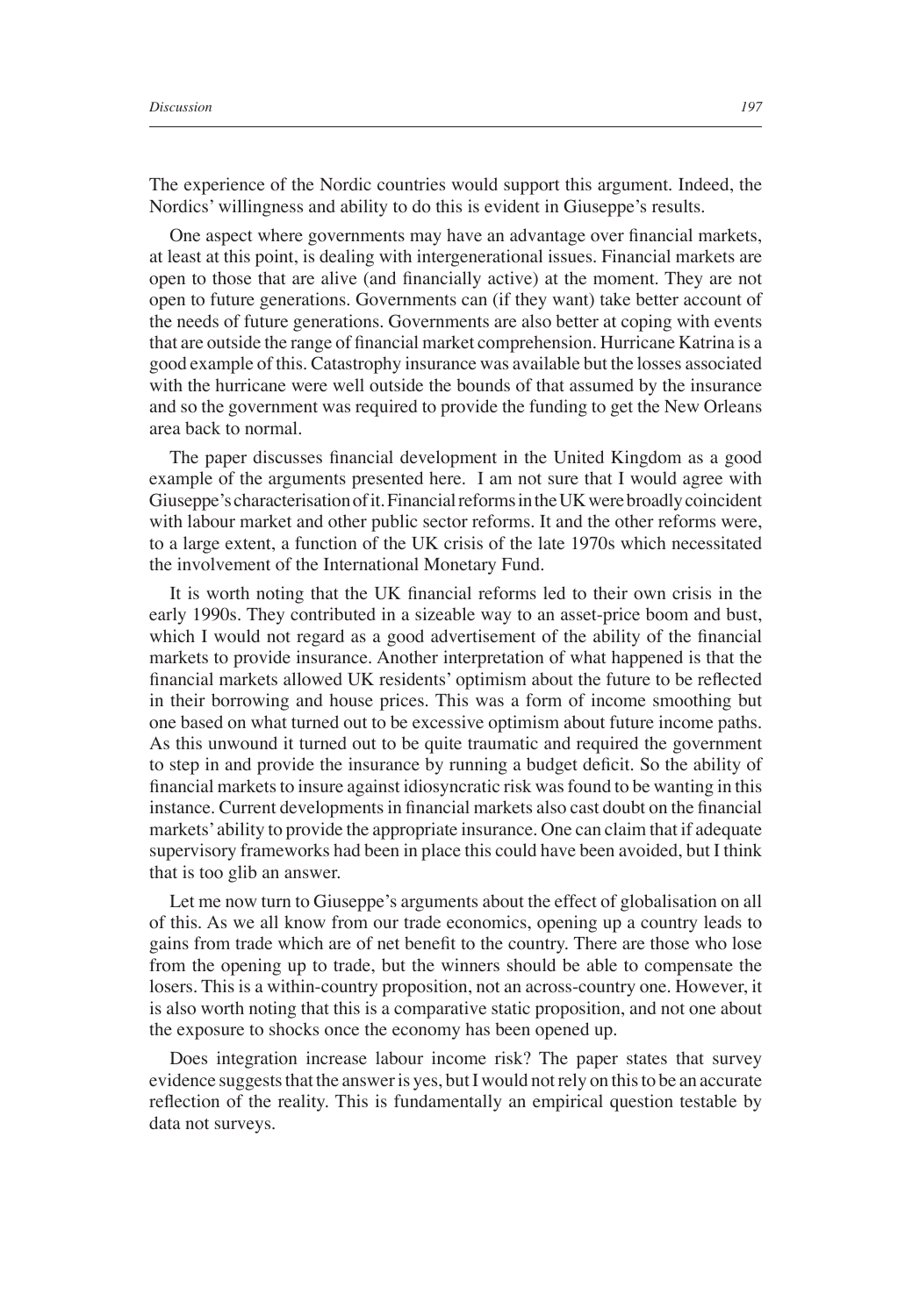The inter-country insurance that Giuseppe is talking about could perhaps better be construed as being about changes in the terms of trade. Or perhaps idiosyncratic GDP risk. In this instance it is not clear to me why this could be better provided at the micro level by financial markets, rather than at the macro level by governments. The government could still access the financial markets to provide the insurance on behalf of all its citizens, perhaps through a GDP bond. The government conceivably has stronger bargaining power with financial markets and probably can be more easily monitored by markets. The funds raised by the government in this form could potentially be used to fund their own internal insurance programs. Sovereign wealth funds and the Norwegian Petroleum Fund are good examples of where the government has acted through financial markets on behalf of their citizens to provide income insurance.

Another potential missing element of the markets, which Giuseppe envisages, might be the absence of particular countries. Will it be possible, even within developed countries, to rely on cross-country insurance if not everyone is participating? Insurance does not work properly if the person against whose income my income negatively co-varies is not at the table. So if all the Anglo-Saxon countries go down this route and their business cycles have a high positive correlation but all the Continental Europeans go down the public insurance path, I do not see this market working very effectively.

Let me make a few brief comments on the empirical evidence. I do not find the time-series results all that convincing. The correlation between credit and public spending may be picking up more of the normal procyclical aspect of credit growth. Indeed, the correlation between openness and government consumption may also be just picking up the global business cycle. The business cycle is probably driving too much of the variation in all of the variables that Giuseppe is looking at. Hence I think the cross-sectional regressions are likely to be the better place to be looking for the answers.

So to finish, Giuseppe's paper raises some very interesting questions; particularly the degree to which financial markets can provide the necessary insurance for individuals in a globalised economy. I remain unconvinced that financial markets can do the job completely, in part because of the incompleteness of financial markets. It is also not clear to me how much more integration of global economies necessitates an increased reliance on financial markets.

## **2. General Discussion**

Discussion centred on the reasons for the increase in household indebtedness across many countries in the OECD over recent decades, and what this means for the vulnerability of the household sector. One participant pointed out that there was a tension between the research of labour economists, which suggested that individuals' uncertainty about their labour income had increased in recent years, and macroeconomic research suggesting that indebtedness had increased most in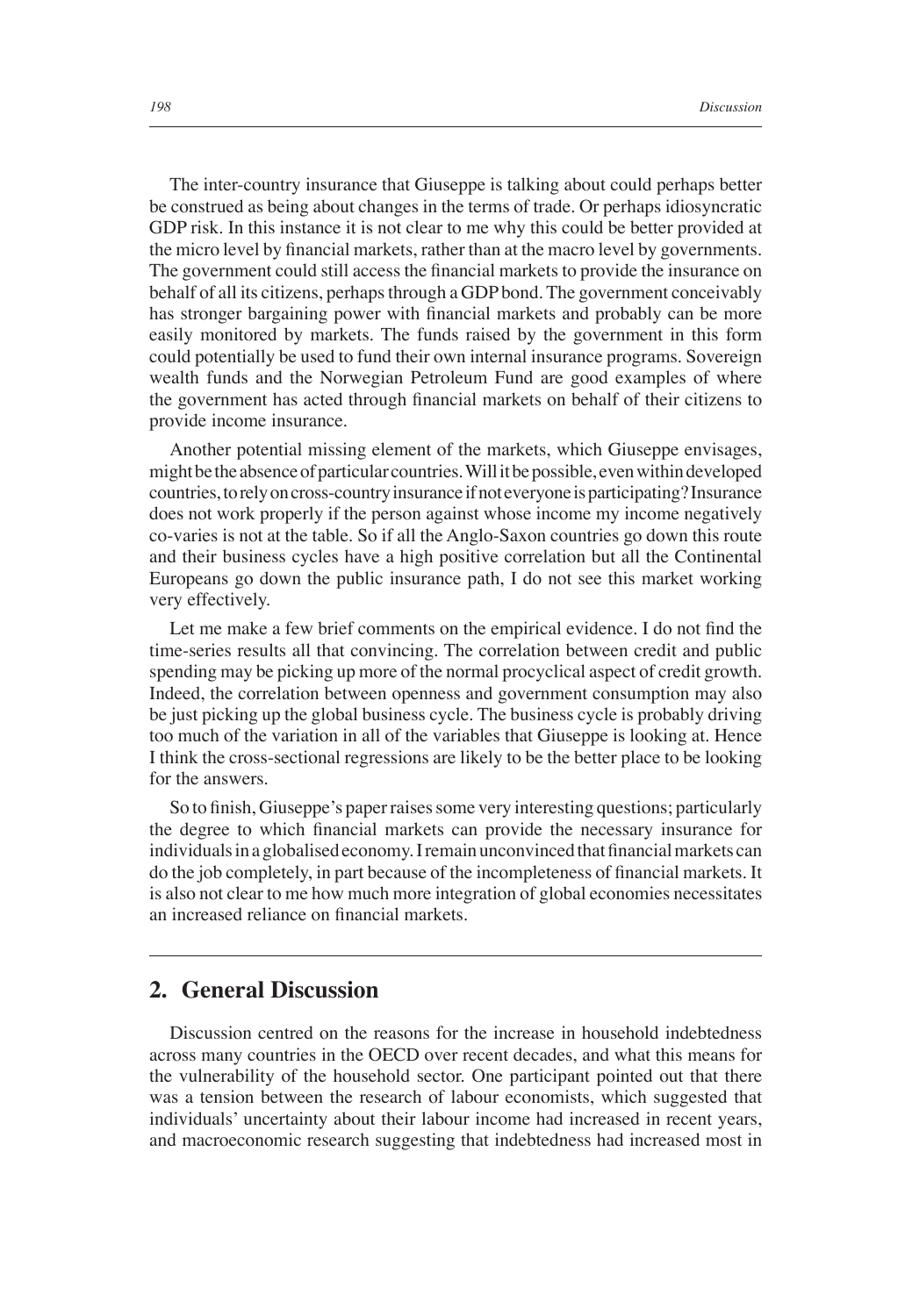countries that had experienced larger falls in unemployment. This sentiment was echoed by others, with calls for greater collaboration between labour economists and macroeconomists and more analysis of idiosyncratic risk within countries.

There followed a robust debate about whether or not households had taken on more debt and risk in general than was optimal. Those worried about the vulnerability of the household sector pointed to potential over-valuation of house prices in many countries, the increased proportion of household balance sheets exposed to sudden changes in financial markets, and the procyclicality of credit. In response, one participant argued that: household debt had been trending up relative to incomes for over 30 years; much of this reflected an adjustment to the earlier period of financial repression where households had extremely limited access to credit; households may simply have chosen to spend an increasing proportion of their incomes on housing as their incomes have increased; and it is not clear that households have exhausted their capacity to borrow. Another thought that it was very difficult to tell when risk-taking had gone too far and pointed to Greenspan's 'irrational exuberance' speech as a classic example of calling a bubble too early. A number of participants thought that with regard to sustainability there were two issues worth distinguishing: likely trends in indebtedness over the longer term and episodes of instability where debt and asset prices may have risen more rapidly than justified by an orderly long-run adjustment.

Reasons for the run-up in house prices in many countries received an airing. One participant argued that house prices may have increased more in Australia than the United States because there were more restrictions on the supply of land, while another argued that the direction of causality between house prices and debt ran both ways. There was also some discussion of whether the structural decline in real interest rates seen in many countries had contributed to debt and house price growth, particularly in countries where the decline was accompanied by financial deregulation. Donald Kohn replied that it was still unclear what the structural reasons for the increase in house prices were, given that it occurred many years after financial deregulation in the US and the large falls in real interest rates. Even so, he thought that financial innovation had played a role of late and that supply constraints were important, citing differences in the experience of regions in the US bordered by the coasts and those where land is more readily available for development. He also argued that the relationship between changes in interest rates and consumption could go either way because for every household making larger interest payments there was another receiving more interest income.

Participants also raised some interesting questions about the recent turmoil in the sub-prime mortgage market. For example, one asked whether the crisis would have evolved differently had the US been a less open economy, while another wondered what the implications for regulators were. In response, Donald Kohn argued that openness had probably contributed to the ability of the US economy to combine low savings rates with low interest rates. He then opined that central bankers had a good understanding of the problems once they had emerged, but were not well placed to prevent the problems from emerging in the first place, and went on to emphasise that most of the bad loans were made by unregulated entities and entities regulated